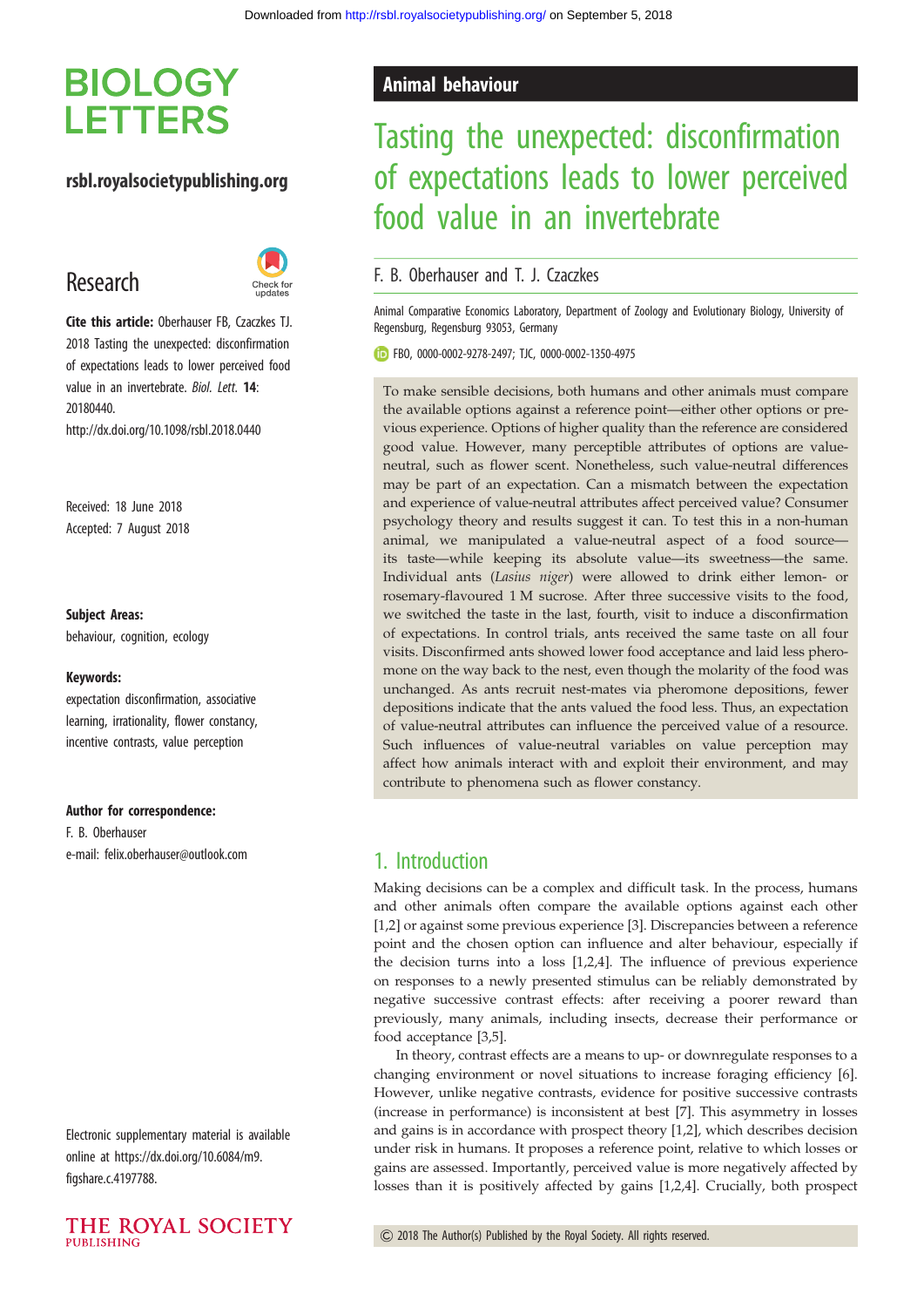2



Figure 1. Experimental set-up. The ants entered the plastic runway via a movable drawbridge. A flavoured sugar droplet was presented inside a tube with air suction at the end of the runway. Pheromone depositions were counted on the 20 cm runway. Each time the ant passed the runway, the paper overlay was replaced. (Online version in colour.)

theory and successive contrasts do not address situations in which a value-neutral quality of the incentive is altered, for instance when the taste—but not the molarity—of a sucrose solution changes.

Such an effect has been reported in consumer psychology studies investigating effects of expectations on food perception [\[8\]](#page-3-0). When expectations and actual quality of a certain food quality (e.g. its taste) diverge, the caused disconfirmation of expectation can affect perception and hedonic ratings of the food. Such an expectancy effect was shown in a classic study [\[9\]](#page-3-0), where people who expected a sweet drink but got a bitter one rated the drink as being more bitter and thus less pleasant (or less sweet when they expected a bitter drink) than subjects with confirmed expectations, so expectations alone affected perception.

Intriguingly, indications that food scent alone can influence value perception in invertebrates were reported by Lindauer 70 years ago [[10\]](#page-3-0). By using the number of waggle dances of honeybees as proxy for perceived food attractiveness, he found that adding a scent to a previously unscented food source led to an initial decrease in waggle dances compared to a control group, but then rose to be higher than the control group after extended foraging.

In our study, we specifically test whether invertebrate value perception is distorted by disconfirmed expectations. Instead of a downshift in sucrose solutions, which directly affects energetic gain, we manipulate taste—a value-neutral attribute in respect of energy content.

### 2. Methods overview

For a detailed description of experimental and statistical methods, see electronic supplementary material, document ESM1.

In brief, an ant was allowed to make three return visits to a drop of 1 M sucrose solution at the end of a runway (figure 1). The drop was flavoured with either lemon or rosemary, odours which were equally attractive to the ants in a pilot study (see electronic supplementary material, table S1). On the fourth visit, we presented either the same flavour as before (confirmation) or the opposite flavour (disconfirmation). On all visits, we scored food acceptance (1, full acceptance; 0, partial acceptance or rejection) and pheromone deposition on the 20 cm runway from the food to the nest. Ants deposit more pheromone for higher quality  $($  = sweeter) food sources [[11\]](#page-3-0). Thus, the intensity of pheromone deposition reflects perceived value. Using innate behaviours such as acceptance or pheromone deposition provides feedback without the need for pretraining [\[12](#page-3-0)]. Data were analysed using generalized linear mixed-effect models (GLMMs) [[13\]](#page-3-0). In total, 327 ants from eight colonies were analysed (electronic supplementary material, table S2). All scoring was performed blind to treatment.

### 3. Results

We found that disconfirmed ants showed significantly lower food acceptance than ants which found the expected taste (binomial GLMM,  $z = -4.124$ ,  $p < 0.0001$ ; [figure 2](#page-2-0)a). Likewise, disconfirmed ants deposited significantly less pheromone when returning to the nest than ants which encountered the expected food taste (quasi-Poisson GLMM,  $t = -3.102$ ,  $p < 0.0026$ ; [figure 2](#page-2-0)b).

Comparing the final and initial visits, we found a significantly lower food acceptance on the final visit in both confirmation and disconfirmation treatments  $(z = -5.118,$  $p < 0.001$ , and  $z = -5.171$ ,  $p < 0.0001$ , respectively). This was caused by an overall drop in food acceptance after the initial visit. Nonetheless, disconfirmed ants showed another significant drop in food acceptance on the fourth visit (see above, electronic supplementary material, figure S1). However, disconfirmed ants showed no significant difference in pheromone depositions between the first and fourth visit ( $t = -1.684$ ,  $p = 0.0942$ ), while confirmed ants deposited significantly more pheromone on the fourth visit  $(t = 4.648, p > 0.0001;$  electronic supplementary material, figure S4b).

No significant differences were found between tastes, nor was the interaction between treatment and food taste significant (electronic supplementary material, S1, figures S5 and S6).

### 4. Discussion

Our results demonstrate a negative effect of disconfirmed expectations on value perception in invertebrates, which has only been fully demonstrated in humans so far [\[8,9\]](#page-3-0). Although it has been reported that the addition of scent to sucrose can affect the number of waggle dances in honeybees (a proxy for food value), that study only compared dances between unscented and scented food [[10](#page-3-0)] and the reported results might be mediated by scent preferences, or simply the presence versus absence of a scent. In our study,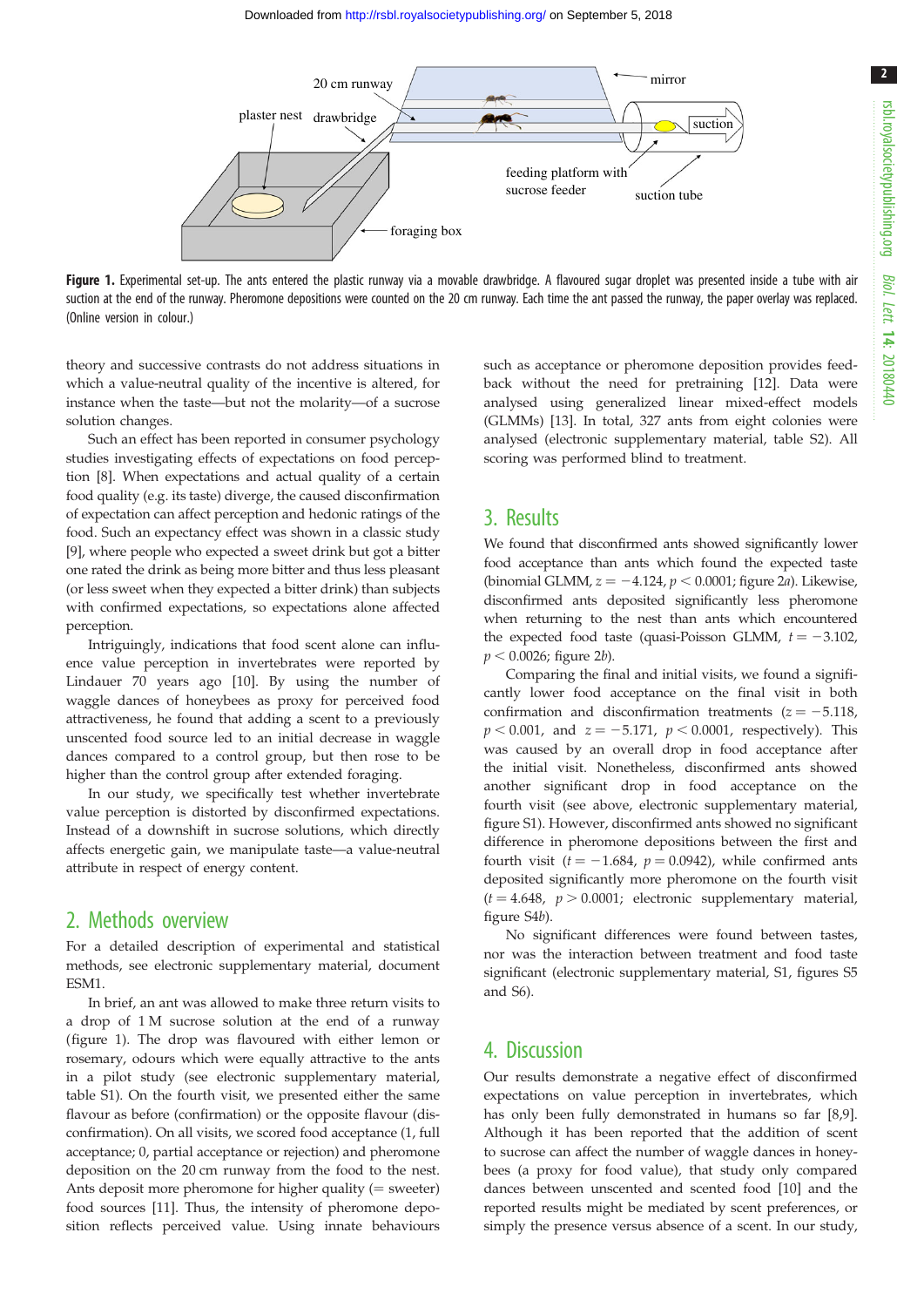<span id="page-2-0"></span>

Figure 2. (a) Food acceptance scores (1, full acceptance; 0, interrupted drinking) on the fourth visit. (b) Pheromone depositions to the nest on the fourth visit. Bars depict means, error bars 95% confidence intervals. Horizontal lines are medians, boxes correspond to first and third quartile and whiskers extend to the largest value within 1.5 $\times$ inter-quartile range (IQR). Dots represent values outside of the IQR. Confirmation:  $n=$  164, disconfirmation:  $n=$  163;  $^*p$   $<$  0.01,  $^{**}p$   $<$  0.001. (Online version in colour.)

ants perceived the food as less valuable, even restricting recruitment in spite of food deprivation. Our results resemble results obtained in negative contrast experiments [\[3,14](#page-3-0)], even though we did not manipulate the energetic content of the food. Consequently, in energetic terms, the ants reacted irrationally.

Contrast effects are thought to be beneficial for adaptive behaviour in changing environments. Theory suggests that it is beneficial to react to varying food value by up- or downregulating effort in the face of changing environmental quality [[6](#page-3-0)]. Optimal foraging theories do not offer a viable explanation for the effects of value-neutral attributes on value perception. However, the effect of value-neutral stimuli can be explained in the context of basic learning theory [[15\]](#page-3-0), as a cue associated with a reward can gain its own value. In our case, the ants learned the taste to be part of the reward, so taste gained predictive power. When the taste cue was missing, the ants may have experienced this as a loss. Thus, they may have attributed value to a formerly value-neutral quality.

Our findings may offer insights to flower constancy, the tendency to forage on just one type of flower at a given time, often displayed by bees and other pollinators [\[16](#page-3-0)]. While this might lead to optimization processes, as each animal learns to handle flowers faster [\[17](#page-3-0)], the proximate driver might be that flowers with a different appearance (colour, shape) could be neglected because they are perceived as less valuable. Likewise, ants are known to associate odours with food or other stimuli and to form olfactory memories [[18](#page-3-0)-[20](#page-3-0)]. Associations of food qualities and other cues could thus facilitate site fidelity, a behaviour often described in ants exploiting semi-permanent food sources like honeydew [[21\]](#page-3-0).

Attributes of food, like taste, can represent important information about the food location. If route memory and food attributes mismatch, an ant might have made a navigational error. Social insects gather information about the food source via trophallaxis [\[5,22](#page-3-0)–[24](#page-3-0)]. The decrease in recruitment in disconfirmed ants may be due to the ant's uncertainty about its location. The reduction in recruitment may thus be ecologically rational.

An alternative explanation of our finding would be that the ants simply 'reset' upon discovery of the unexpected food source and behave as if they encountered an unknown food. Despite a decline, disconfirmed ants show similar deposition rates after manipulation to those in the initial visit (electronic supplementary material, figure S4b). However, a 'reset' cannot explain the lower food acceptance on the final, manipulated, visit compared to the first visit (electronic supplementary material, figure S4a). Another possibility is that ants exhibit neophobia to new tastes. However, the significantly higher food acceptance in the initial visit suggests that it is not the 'newness', but rather the 'unexpectedness' which is driving the observed behaviour. Nonetheless, neophobia effects could be counteracted by high motivation stemming from starvation, which is indicated by the drop in acceptance after the first visit (electronic supplementary material, figure S1), and thus neophobia as a proximate mechanism cannot be ruled out. Interestingly, neophobia could also well explain similar results in human experiments [\[25](#page-3-0)].

Our results show that the foraging behaviour of insects is not only mediated by rational energetic decisions, but also encompasses value-neutral expectations about the food source. Ants, like humans, devalue things with unexpected attributes. The use of pheromone depositions and drinking acceptance as proxies for value perception provides valuable insights how invertebrates perceive value.

Ethics. All animal treatment guidelines applicable to ants under German law have been followed.

Data accessibility. Raw data and a data handling protocol containing all data analysis can be accessed as electronic supplementary material.

Authors' contributions. T.J.C. conceived the experiment, F.B.O. collected and analysed the data, F.B.O. and T.J.C. wrote the manuscript. Both authors agree to be held accountable for the content therein and approve the final version of the manuscript.

Competing interests. The authors declare no competing interests.

Funding. F.B.O. and T.J.C. were funded by a DFG Emmy Noether grant to T.J.C. (grant no. CZ 237/1-1).

Acknowledgements. We thank Andreas Roider, Jürgen Heinze and two anonymous reviewers for helpful comments on this work.